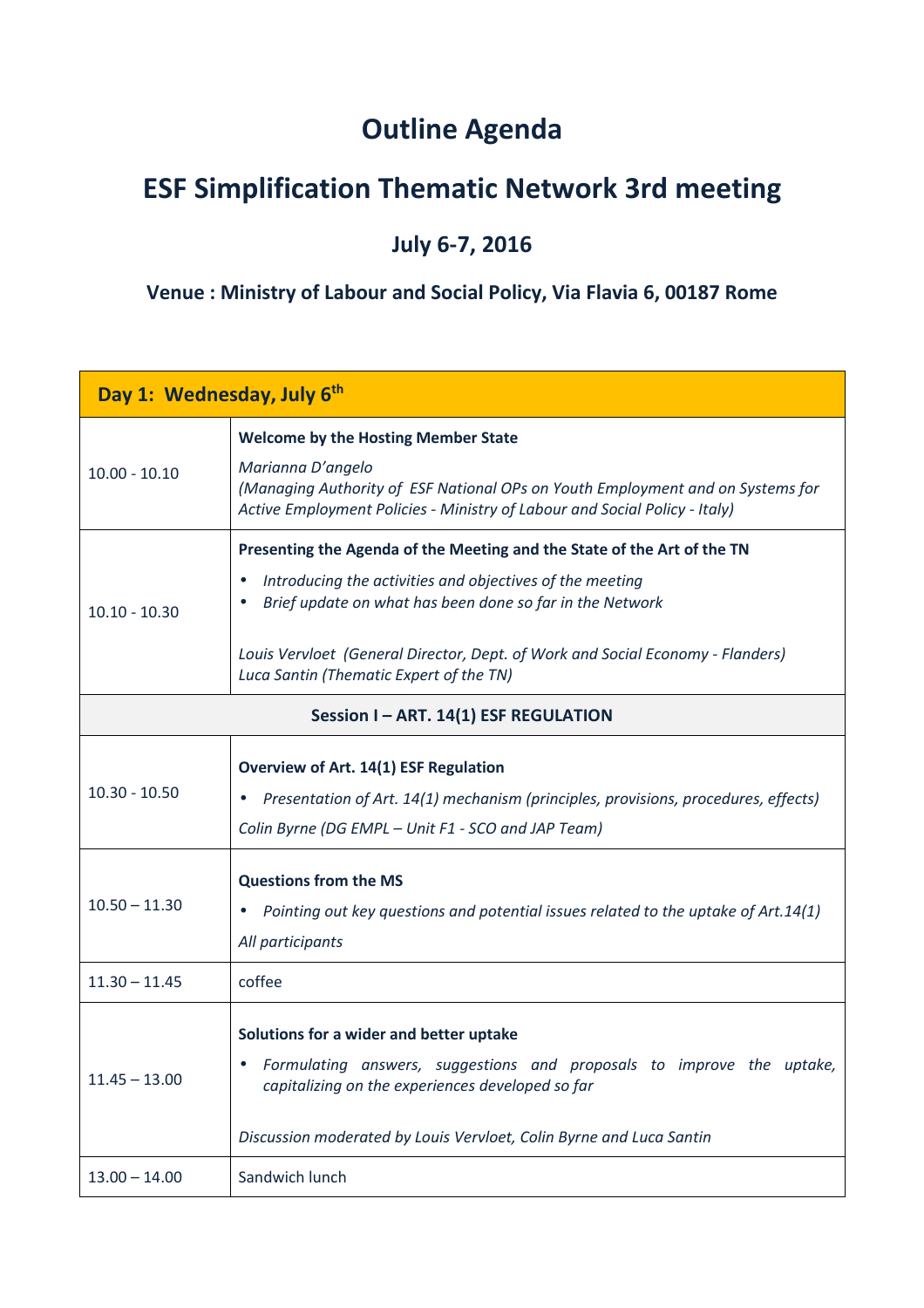| Session II - EU LEVEL SCOs |                                                                                                                                                                                                                                                                                                                                                |  |
|----------------------------|------------------------------------------------------------------------------------------------------------------------------------------------------------------------------------------------------------------------------------------------------------------------------------------------------------------------------------------------|--|
| $14.00 - 16.15$            | <b>Proposals from the Member States - 1st Group</b><br>Presenting the first outcomes in terms of proposals, information and data for the<br>design of EU Level SCOs<br><b>Matching Member States' proposals</b><br>Based on the specific template jointly designed at the $2^{nd}$ meeting, MS representatives<br>will present their proposals |  |
| $16.15 - 16.30$            | Coffee                                                                                                                                                                                                                                                                                                                                         |  |
| $16.30 - 17.30$            | Proposals from the Member States - 2nd Group<br>(continuation of the previous part)                                                                                                                                                                                                                                                            |  |
| 19:30                      | <b>Dinner</b>                                                                                                                                                                                                                                                                                                                                  |  |

| Day 2: Thursday, July 7th              |                                                                                                                          |  |
|----------------------------------------|--------------------------------------------------------------------------------------------------------------------------|--|
| $9.00 - 10.00$                         | What objects for EU Level SCOs?<br>Systematizing the main areas/sub-areas and conditions for setting up EU Level         |  |
|                                        | SCOs                                                                                                                     |  |
| $10.00 - 10:30$                        | What's next?                                                                                                             |  |
|                                        | Formulating a concrete action plan for the design and implementation of the SCO<br>system                                |  |
|                                        | Joint planning facilitated by EC representatives                                                                         |  |
| Session III - TN's Taks and Sub-themes |                                                                                                                          |  |
| $10.30 - 11.15$                        | Introducing the sub-themes - part 1                                                                                      |  |
|                                        | <b>Financial Instruments</b><br>$\bullet$<br>(presented by Martina Rosato, Ministry of Labour and Social Policy - Italy) |  |
|                                        | Reporting and Indicators<br>(presented by Veerle Moens, Dept. of Work and Social Economy - Flanders)                     |  |
| $11.15 - 11.30$                        | coffee                                                                                                                   |  |